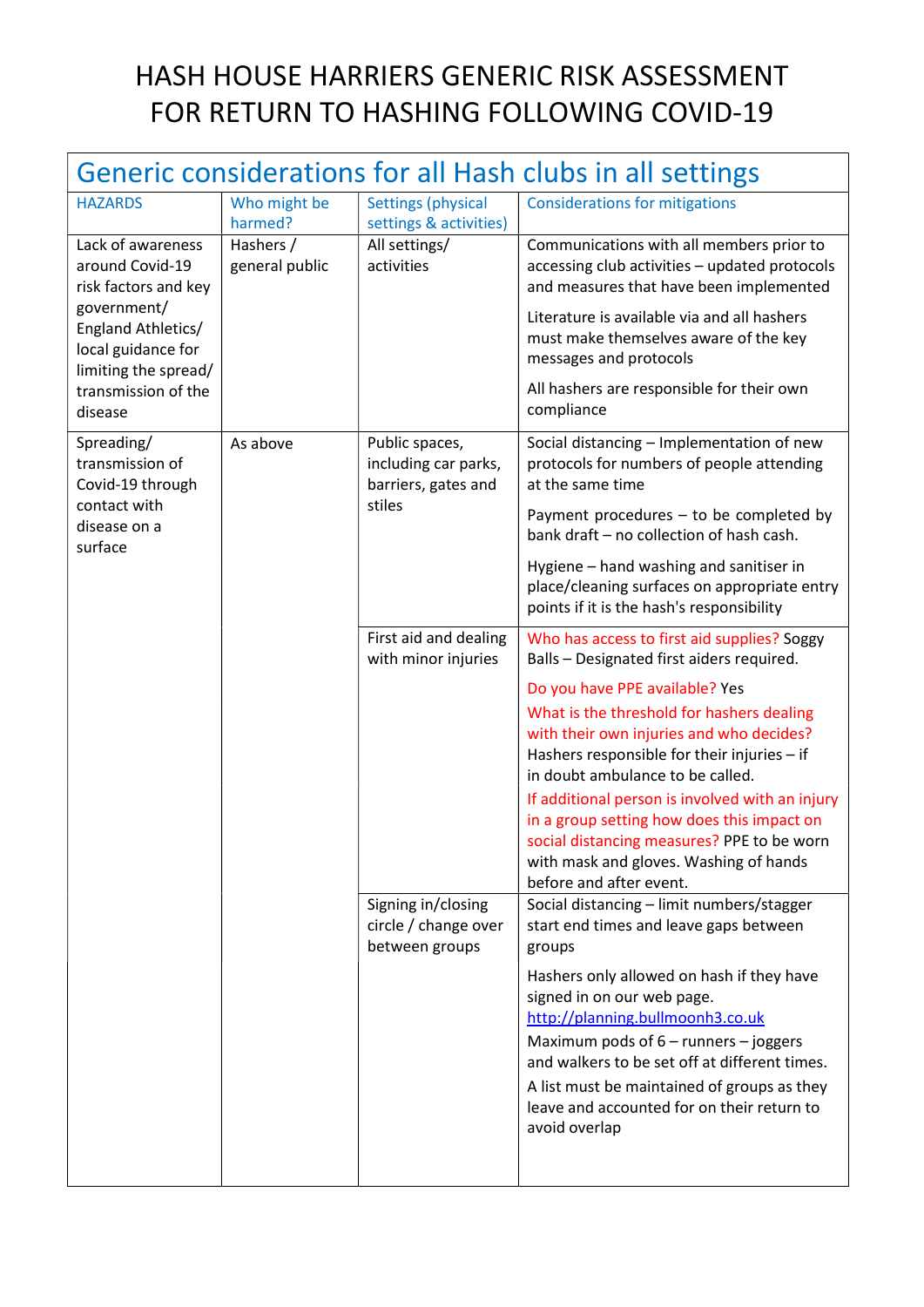## HASH HOUSE HARRIERS GENERIC RISK ASSESSMENT FOR RETURN TO HASHING FOLLOWING COVID-19

| Spreading /         | All the above applies so consider this in relation to air borne trans |
|---------------------|-----------------------------------------------------------------------|
| transmission of     |                                                                       |
| COVID-19 through    |                                                                       |
| air borne           |                                                                       |
| transmission of the |                                                                       |
| disease by an       |                                                                       |
| infected person     |                                                                       |
|                     |                                                                       |

smission too